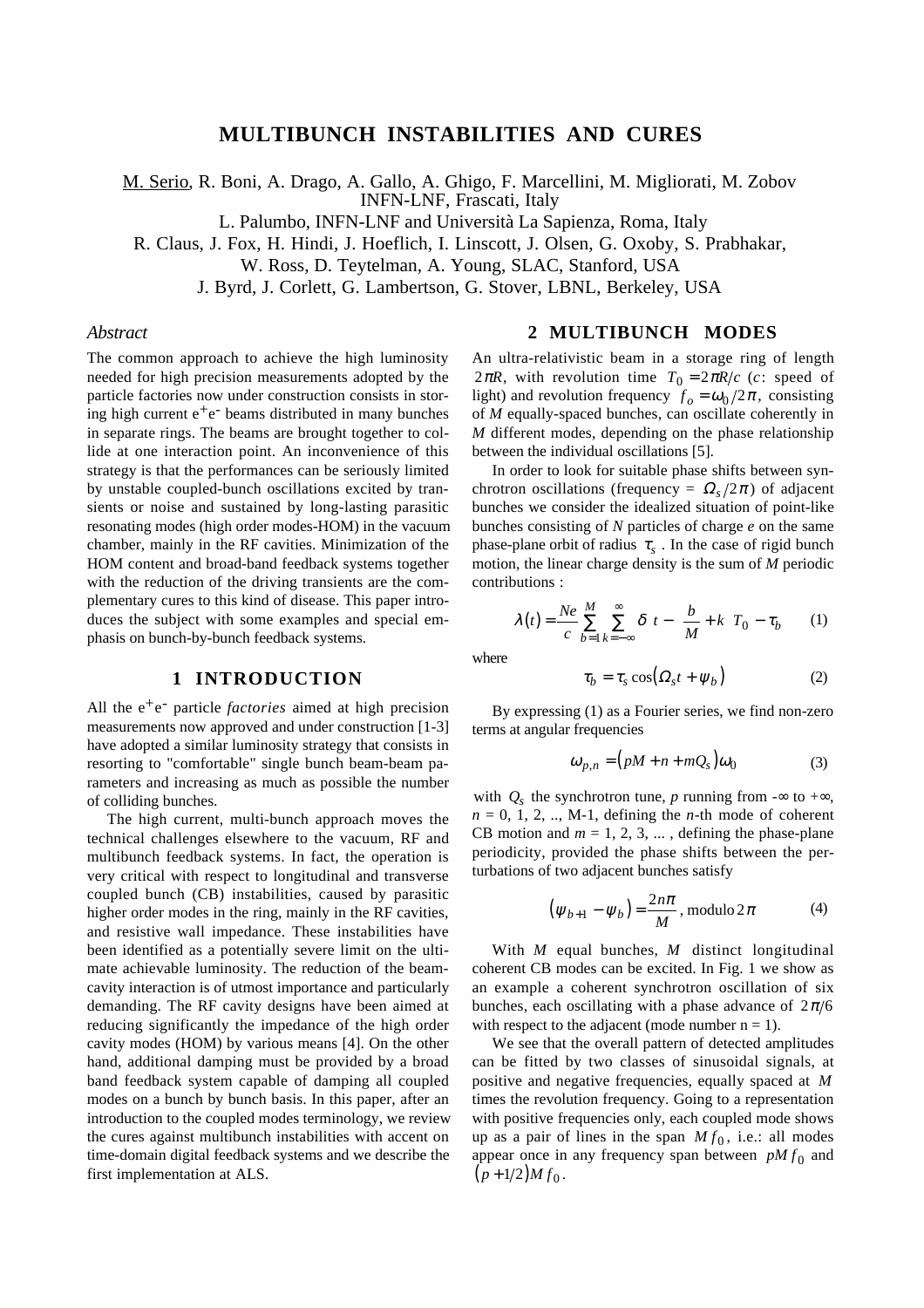

Figure 1: Example of a detected oscillation of  $M = 6$ bunches executing coherent oscillations with  $2\pi/6$  $(n = 1)$  phase advance. **a**) Individual amplitude of oscillations for each bunch. **b)** Enlarged view of the shaded portion of a), with superimposed two high frequency modes at  $(1 + Q_s)\omega_0$  and  $(-6 + 1 + Q_s)\omega_0$ . **c**) Spectrum analyzer representation (positive frequencies only) of modes b). The pattern repeats indefinitely every *M* -th revolution harmonics.

It is worth pointing out that among the sinusoids fitting the detected oscillation, those with  $(p \ge 0)$  present the same slope of the actual oscillation, while those with  $(p < 0)$  have an opposing slope.

We can now understand that if the real part of the impedance of a narrow band resonator crosses with a substantial value a CB mode frequency line, the bunch motion can be excited or damped, according to the relative slope of the motion and of the induced voltage in the resonator. In Fig. 1-c, we have labeled the stable line with "-" and the unstable one with "+". The situation is similar for all the other modes.

In the case of short (compared to the beam pipe radius) bunches, which is appropriate for high luminosity colliders, the growth rate of instability for each mode *n* can be computed approximately as [6]

$$
\alpha_n = \frac{I_0 \alpha_c}{4 \pi Q_s E} \sum_p \omega_{p,n} e^{-\left(\omega_{p,n} \sigma_t\right)^2} \Re\Big\{Z_l\Big(\omega_{p,n}\Big)\Big\} \tag{5}
$$

with  $I_0$  the total current,  $\alpha_c$  the momentum compaction factor, *E* the beam energy (eV),  $\Re\{Z_l(\omega_{p,n})\}$  the real part of the impedance and  $\sigma_t$  the rms bunch duration.

Since all coupled modes appear in a frequency interval  $(M/2) f_0$ , the growth rates  $\alpha_n$  and the sum of offending impedances in (6) can be represented in an *aliased* way in the interval  $0 \div (M/2) f_0$  [7]. Moreover, the minimum bandwidth required for an active feedback system to damp all the coupled modes must be half the bunch frequency.

In the high luminosity factories under construction it is very likely that undamped high order modes (HOM) in the storage ring, mainly in the RF cavities, give rise to growth rates much larger than the natural (radiation, Landau) damping rate because of the large total current and of the large number of possible CB modes, which are spaced at  $\sim$  the revolution frequency. In DAΦNE the line spacing is around 3 MHz, giving in principle some latitude to HOM displacement, but in larger rings (PEP-II, KEKB) the spacing of  $\sim 100$  KHz is such that harmful interaction of some HOM impedance with CB modes is almost unavoidable: it is crucial to reduce the HOMs impedance as much as possible.

In addition, in large rings, the fundamental mode of the RF cavity itself can drive several CB modes and a feedback system around the cavity is needed.

It can be shown that for the transverse motion of *M* equally spaced bunches only every *M*-th line occurs for every *n*-th coupled mode:

$$
\omega_{p,n} = \left(pM + n + Q_{\beta} + mQ_s\right)\omega_0\tag{6}
$$

where  $Q_\beta$  is the betatron tune and, again,  $-\infty \le p \le +\infty$ ,  $n = 0, 1, ..., M-1$  and  $m = 0, \pm 1, \pm 2, ...,$  defining the *m*-th head-tail mode number. Note that a coherent transverse mode  $m = 0$  exists, corresponding to a dipolar transverse oscillation of the center of mass of a bunch with a stationary distribution in the longitudinal phase space; on the other hand, there are no longitudinal coherent modes at  $m = 0$ .

In the transverse case, multibunch motion can be driven by transverse HOMs in the cavities, but, in addition, modes at low frequency can be excited by the resistive wall impedance, which is large at low frequency. The bigger the size of the storage ring, the faster is the growth rate.

If the bunches carry unequal charges or they are not equally spaced we have a more complicated line pattern, but any motion can still be decomposed in terms of the orthogonal modes (3), (6).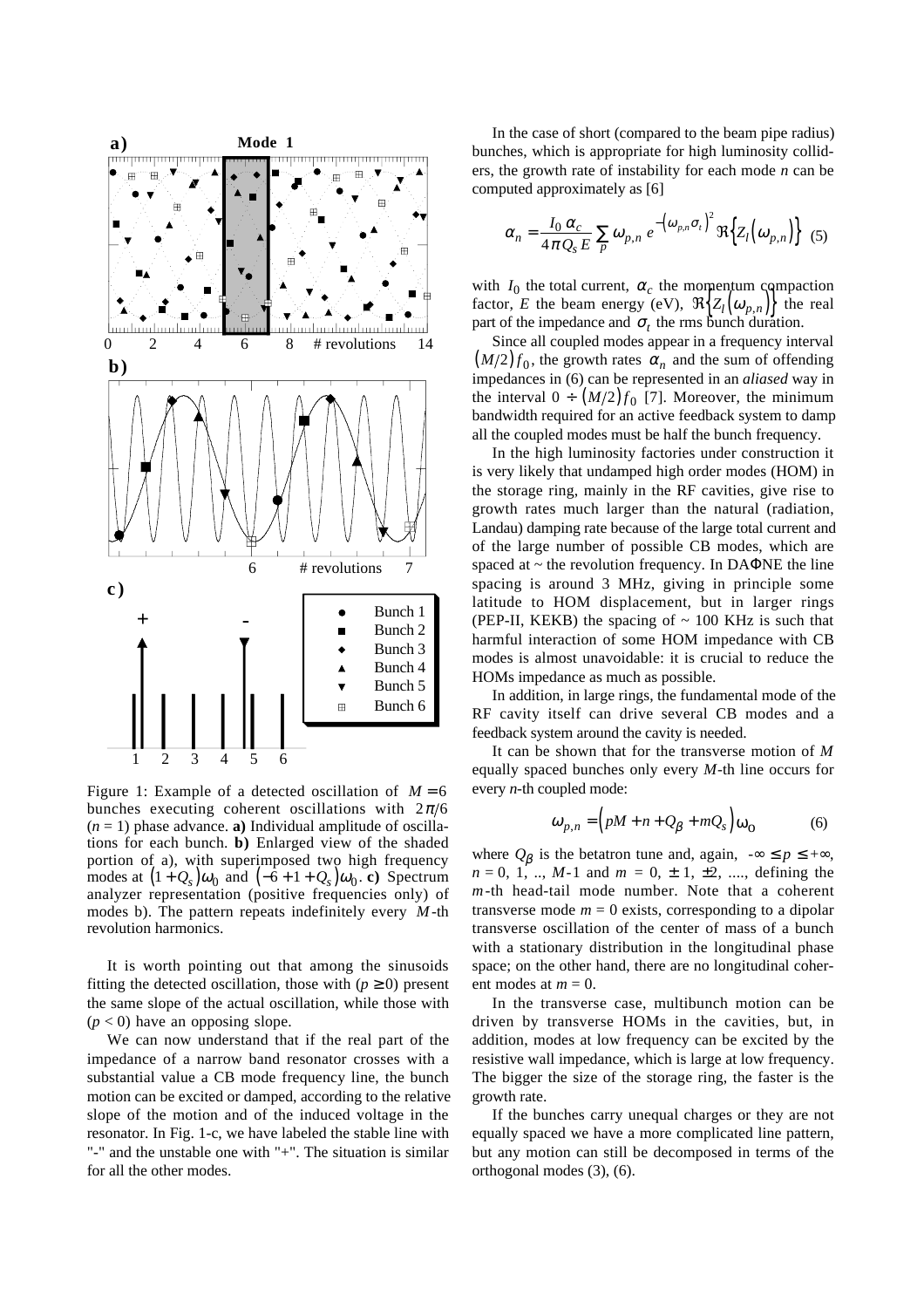## **3 HOM DAMPING**

In synchrotron light facilities operating in the multi bunch mode, such as, for example, ALS (revolution frequency  $\sim 1.5$  MHz) and Elettra (rev. freq.  $\sim 1.16$  MHz) it has been possible to *park* the HOMs in *quiet* positions, by acting on the RF cavity temperature set point. In ALS it is possible to store 400 mA in 328 bunches without beam loss, but with self-limiting longitudinal multibunch instabilities. In Elettra, almost all longitudinal modes amplitudes can be reduced below 1° at 250 mA , with no sign of transverse effects [8].

The HOM shift approach above implies too many risks with respect to a predictable and consistent operation of a factory; therefore, extensive R&D work has been devoted to the development of HOM-free cavities. PEP-II and DAΦNE [4] adopt a similar design which consists of a room temperature resonator loaded with waveguides (WG) , whose cutoff frequency is higher than that of the accelerating mode. The WGs are connected to the cavity body to let the parasitic modes propagate out, with an effective reduction of their impedances by order of magnitudes.

In the PEP-II cavity the damping WGs are loaded with lossy ceramic tapers brazed inside [9]. In the DAΦNE cavity the WGs are terminated onto 50  $\Omega$  in air by means of broadband (0.5÷3 GHz) waveguide to coaxial transitions under vacuum, which have been developed at LNF to this purpose. This solution avoids the risks related to the heating of RF lossy materials brazed within the waveguides, in the ultra high vacuum environment of the accelerator.

The first DAΦNE cavity has been delivered and successfully tested at full power [10]. We have checked with a simulation program that the measured HOM *Q* are well within the capability of our bunch-by-bunch feedback system. In Fig.2 we show the measured spectrum of longitudinal impedance with and without the waveguide loads.



Figure 2: Spectrum of longitudinal HOM impedance of the DAΦNE RF cavity [10] with (lower) and without (upper) 50  $\Omega$  loads on the waveguides.

KEK has developed two designs for the B-Factory [3]. One, at room temperature (ARES), is based on a "choked" accelerating cavity coupled with an energy storage cell, and the other, superconducting, is a high gradient single cell with large aperture beam pipes to allow the propagation of HOMs outside the cell, where they are absorbed by ferrite loads.

## **4 FEEDBACK**

In the presence of heavily damped HOMs in the accelerating cavity, the chance for a HOM to interact with a CB mode frequency becomes large and, because of the large total current, the growth rate of unstable modes can still be stronger than the natural damping rate. The complementary cure is an active feedback system capable to damp all the CB modes.

In principle the system can be equivalently realized in the frequency domain (mode feedback), or in the time domain (bunch by bunch). Regardless of the type of realization, as we have seen in section 3, the minimum bandwidth requirement is half the bunch frequency.

The mode feedback has been used successfully with few bunches [11] or in cases where a few dangerous cavity modes have been identified.

### *4.1 Bunch by bunch feedback*

The bunch by bunch approach is more attractive since an *a-priori* knowledge of the endangered CB modes is not required. However, because of the HOM damping, they are likely to be evenly distributed over the spectrum.

In this system each bunch is treated as an individual oscillator. The basic components are: a time gated phase detector capable of continuous single bunch measurement; a bank of *M* parallel filters producing the correction kick signals, phase shifted by  $\pi/2$  [12]; a broad-band power amplifier and a broad band kicker. See for example PEP [13] and UVSOR [14] with three and four bunches.

With a number of bunches of the order of thousand, as in the case of the B Factories, the parallel filter approach is of difficult realization. Fortunately, the electronic technology now available allows the realization of a mixed microwave-analog-digital system employing fast (≥ 500 Msamples/sec) analog to digital and digital to analog converters (ADC - DAC) and fast Digital Signal Processors (DSP) as filters. In Fig. 3 we illustrate the architecture of the DSP system adopted for PEP-II, ALS and DAΦNE, based on the results of considerable R&D work on feedback systems for the next generation of electron-positron colliders, carried out at SLAC.

The filter response is realized with an FIR (finite impulse response) band-pass filter, with peak gain at the base-band synchrotron frequency. It has to be software tunable in order to maintain the right phase shift over the range of the allowable synchrotron tunes.

The design specifications are such to meet the ultimate performance specifications of ALS, PEP-II and DAΦNE. Several components are the state of art of microwave and digital electronics, but all of them are commercially available.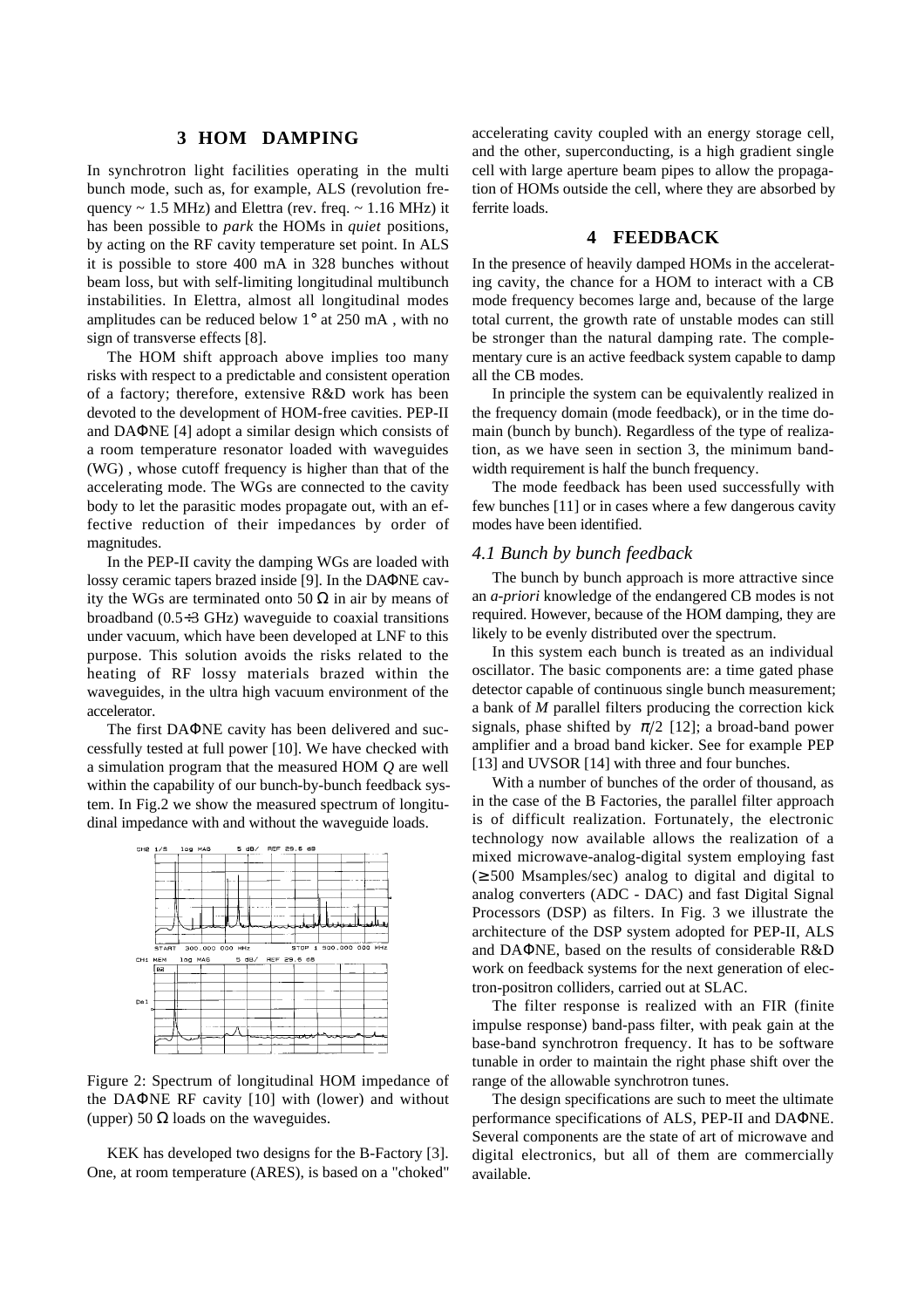A detailed description can be found in [15] and references therein. The first complete system is now running at ALS [16], where stable operation with 400 mA in 324 bunches has been routinely obtained. The capabilities of this system to collect and record data while operating can be exploited to carry on interesting machine studies, which are presented in [17].

The main advantage of such a system is that the same DSP can process several bunches, thus reducing the hardware complexity. Moreover, it is possible to take advantage of the relatively low synchrotron frequency and reduce substantially the sampling rate at which the synchrotron phase is detected. This results in less complex filters and reduces the overall data rate and computational load in the DSP section [18].

Table I below shows the relevant parameters for feed-

back systems at various machines. We remark the similarity of synchrotron damping times, bunch frequencies and data rate requirements. The approach taken by KEKB results in a similar architecture, with the important exception that it does not make use of down-sampling. The digital filter is implemented as a two-taps FIR with taps of value ±1 at 90° and 270° of the synchrotron oscillation [3,19]. This type of filter requires only a signed addition, but no multiplications, thus it is very fast. The DSPs are realized with CMOS memories and programmable logic. Each one is capable of dealing with 320 bunches. The fast data stream at the front-end is demultiplexed onto a parallel bank of 16 such DSPs by means of two custom GaAs fast demultiplexer chips. The processed data are multiplexed into the back end with a similar pair of fast GaAs multiplexers specially developed by OKI for KEK.



Figure 3 : Block diagram of the DSP based feedback system.

Table I - Summary of feedback related parameters of multi-bunch machines [1-3]

|                                      | PEP-II     |      | <b>KEKB</b>    |            | <b>ALS</b> | <b>DAONE</b> |
|--------------------------------------|------------|------|----------------|------------|------------|--------------|
|                                      | <b>HER</b> | LER  | <b>HER</b>     | <b>LER</b> |            |              |
| Energy (GeV)                         | Q.         | 3.1  | 8              | 3.5        | 1.5        | 0.511        |
| Revolution frequency (KHz)           | 136.3      |      | 99.39          |            | 1523.3     | 3068.8       |
| Average current/bunch (mA)           | 0.59       | 1.29 | 0.22           | 0.51       | 1.22       | 43.7         |
| Total beam current (A)               | 0.99       | 2.14 | 1.1            | 2.6        | 0.4        | 5.24         |
| RF Voltage                           | 14         | 5.5  | $10-20$        | $5 - 10$   | 1.5        | .25          |
| Number of cavities                   | 20         | 6    | 36             | $10 - 20$  | 2          |              |
| Synchrotron damping time (ms)        | 19.8       | 26.4 | 23             |            | 10.7       | 17.8         |
| Harmonic number                      | 3492       |      | 5120           |            | 328        | 120          |
| RF frequency (MHz)                   | 476        |      | 508.9          |            | 499.6      | 368.3        |
| Number of bunches                    | 1658       |      | 5000           |            | 328        | 120          |
| Bunch spacing (ns)                   | 4.2        |      | 1.97           |            | 2.0        | 2.7          |
| # revolutions per synchrotron period | 22         | 28   | 50-100         |            | 138        | 56           |
| Down-sampling factor                 | 4          | 5    |                |            | 21         | 12           |
| Next kick computation time $(\mu s)$ | 1.5        |      | 0.031          |            | 1.5        | 1.5          |
| Data rate (MBytes/s)                 | 56         | 45   | 500            |            | 24         | 31           |
| $#$ DSPs                             | 80         | 64   | 16             | 16         | 40         | 60           |
| Modular VXI/VMEArchitecture          | ٦l         | V    | "Single Board" |            | V          | N            |